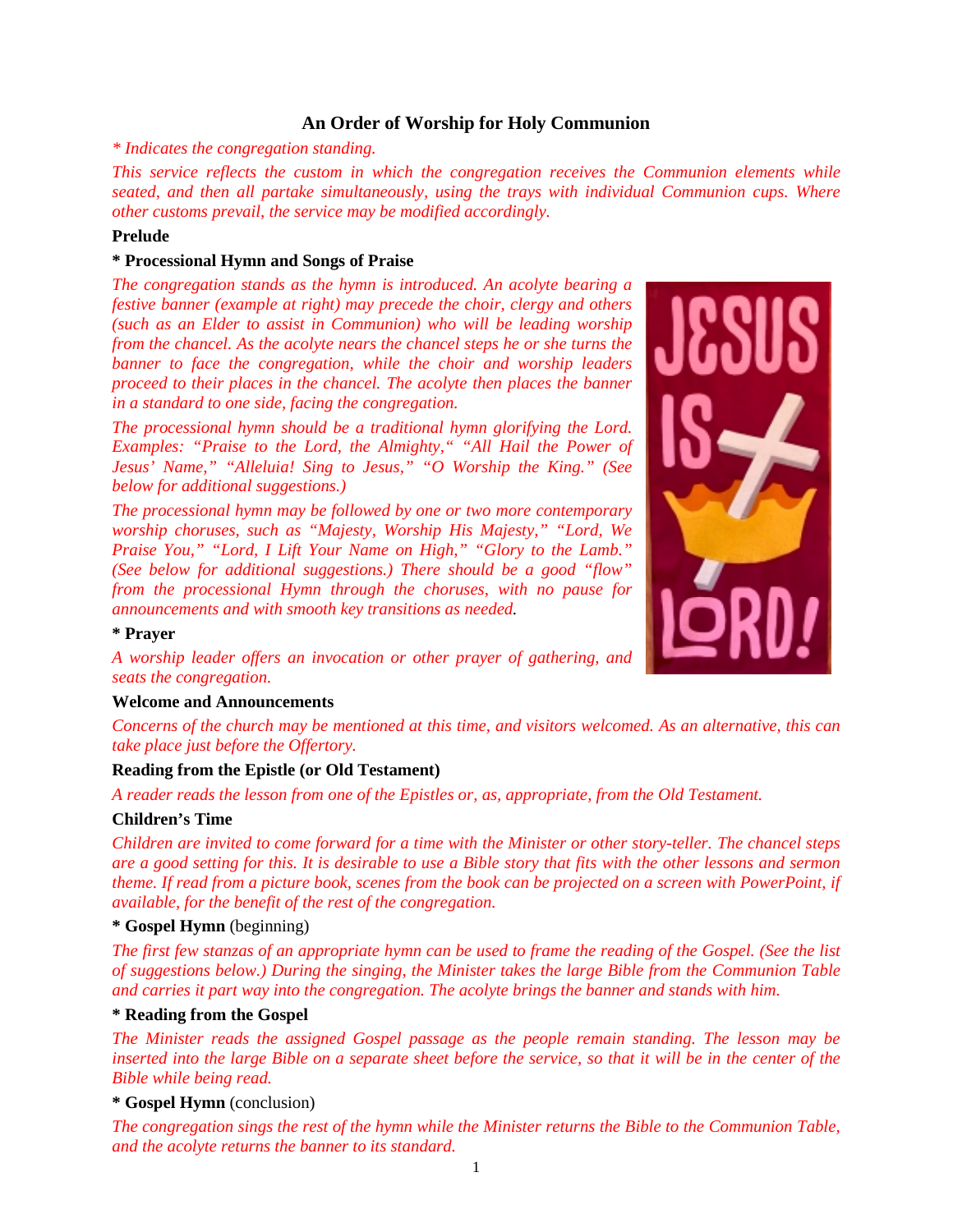### **Witness to the Word**

*When the people have been seated the Minister gives the sermon. A member of the congregation may offer prayer for the sermon beforehand. The sermon should not be so long as to detract from the focus on the Lord's Table in this service.*

# **Pastoral Prayer**

*If desired, the Minister may conclude the sermon with a prayer summarizing the thrust of the sermon and the concerns of the congregation.*

# **\* Christian Greetings**

*The congregation stands and exchanges the following greeting with the Minister, then with one another. This greeting time should not be rushed.*

*Greeting:* The peace of the Lord be always with you.

*Response:* And also with you.

### **Offertory**

*The worship leader hands the plates to the ushers. The choir may sing an anthem as the offering is being received.*

### **\* Doxology**

*As the ushers bring the offering forward, the congregation stands to sing the traditional "Doxology" or other selection. (During Lent, an appropriate alternative is the first and last stanzas of "When I Survey the Wondrous Cross.") If someone other than the ushers will be distributing the Communion elements, such as Deacons, they should also come forward at this time to stand before the Communion Table.*

### **\* Communion Prayer**

*As the congregation remains standing, the Minister takes his place behind or aside the Communion Table. It is desirable that an Elder or other worship leader join him. The Minister offers a prayer similar to the following. It may have a seasonal emphasis; this example is for the post-Easter season.*

All glory is Yours, Almighty Father, for you chose us to be your people, a royal priesthood and holy nation, called from darkness into light to declare your mighty deeds. And when we turned from your way, you gave your only Son Jesus Christ to suffer death upon the cross, whereon he stretched out his hands between heaven and earth to make atonement for our sin and reconcile us to you. Then, through your might, he was gloriously raised from the dead, defeating the powers of darkness, opening the kingdom of heaven to all believers, and ever living to make intercession for His own.

Therefore with angels and archangels and all the company of heaven, we praise you, saying "Holy, holy, holy Lord, God of power and might. Heaven and earth are full of your glory. " On the night he was betrayed the Lord Jesus took bread *[here the Minister may take the bread and hold it up],* and when he had given thanks, he broke it and said, "This is my body which is for you; do this in remembrance of me." In the same way, after supper, he took the cup *[here the Minister may take the cup in the same manner],* saying, "This cup is the new covenant in my blood; do this, whenever you drink it, in remembrance of me."

Send your Holy Spirit, Almighty Father, to sanctify us as we receive these emblems of the life of your Son. Accept this, our sacrifice of praise and thanksgiving. And hear us, gracious Lord, as we renew our covenant to serve you in newness of resurrection life, bearing one another's burdens and so fulfilling the law of Christ. Grant this, that at the name of Jesus every knee should bow and every tongue confess that Jesus Christ is Lord, to the glory of God the Father. *Amen.*

Now, as our Savior Christ has taught us, we pray together.

# **\* Lord's Prayer**

*The Minister and congregation unite in the Lord's Prayer, after which the congregation may be seated.*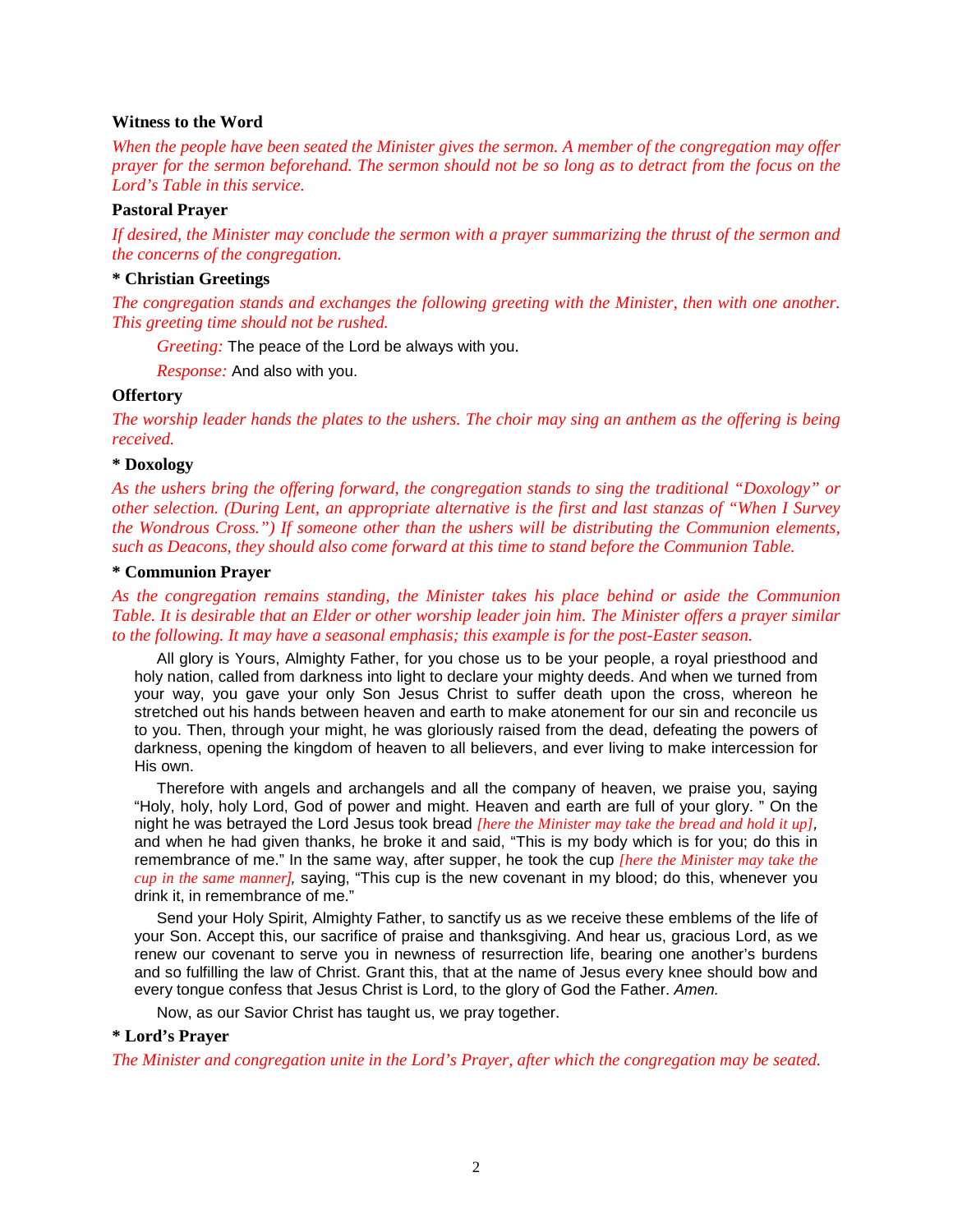

# **The Lord's Supper**

*The Minister and Elder deliver the bread to the servers (ushers or Deacons), and the Elder offers a brief prayer before the distribution of the bread. When the ushers have returned and all have been served, the Elder serves the Minister. The Minister then may direct the partaking with these words from 1 Corinthians 10:16:*

The bread which we break, is it not a participation in the body of Christ? Therefore we who are many are one body, for we all partake of the one bread.

*After all have partaken, the Minister and Elder deliver the trays to the servers, and the Elder offers a brief prayer before the distribution of the cup. The Minister then may direct the partaking, as above, with these words from 1 Corinthians 10:16 and Psalm 116:13.*

The cup of blessing for which we give thanks, is it not a participation in the blood of Christ? I will lift up the cup of salvation, and call on the name of the Lord.

*When all have received the cup and the servers have returned the trays to the Communion Table, the congregation may unite in the following or similar prayer. It is desirable to have large-print copies on the Communion Table for the benefit of the servers.*

# **Prayer of Thanksgiving**

Thank you, Lord Jesus, for your presence with us as we gather about this table. And thank you for your gifts, the bread of life and the cup of salvation. Help us to see you at work in our lives, and to be faithful to your covenant with us. Fill us with your peace as we go forth as your family, taking the good news of your love to a world in need. Amen.

# **\* Recessional Hymn**

*The acolyte brings the banner to the foot of the chancel steps and precedes the choir and worship leaders during the singing of the recessional hymn of thanksgiving, celebration, dismissal or dedication. Examples of suitable hymns include "Now Thank We All Our God," "Lord, Dismiss Us With Thy Blessing" or the chorus "Give Thanks" (Smith).*

# **\* Blessing**

*The Minister pronounces a suitable blessing from the rear of the church.*

# **\* Dismissal Amen or Chorus**

*The choir may sing an Amen, or the entire congregation may sing an appropriate dismissal chorus such as "The Family of God," "He Is Lord," "Because He Lives," or the chorus of "Blessed Assurance, Jesus Is Mine."*

# **Postlude**

# **Suggested Processional Hymns**

All Creatures of Our God and King All Glory, Laud and Honor All Hail the Power of Jesus' Name All People That on Earth Do Dwell Alleluia! Alleluia! Hearts to Heaven Alleluia! Sing to Jesus Come, Christians, Join to Sing Come, Thou Almighty King Crown Him with Many Crowns God Himself Is With Us From All that Dwell Below the Skies Holy God, We Praise Thy Name

Holy, Holy, Holy! Lord God Almighty O Worship the King Open Now Thy Gates of Beauty Praise Him! Praise Him! Praise, My Soul, the King of Heaven Praise to the Lord, the Almighty Praise Ye the Triune God Rise, Shine, You People! Sing Praise to God Who Reigns Above Songs of Thankfulness and Praise Stand Up and Bless the Lord We Gather Together